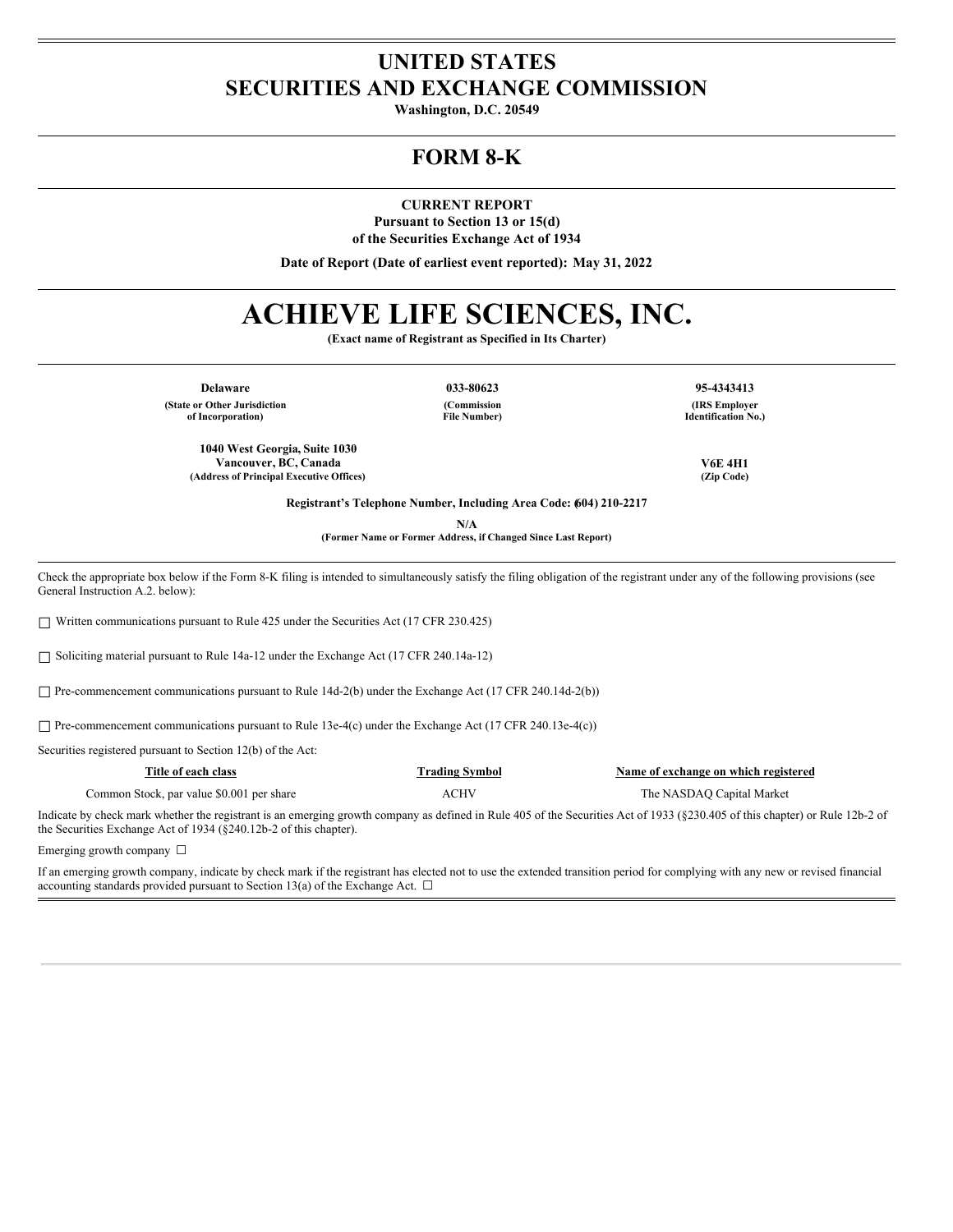#### **Item 5.07 Submission of Matters to a Vote of Security Holders.**

The Annual Meeting of Stockholders of the Company was held on May 31, 2022. The following is a brief description of each matter voted upon and the certified voting results.

(1) Election of eight directors to serve until the Company's next annual meeting or until the directors' successors are duly elected and qualified:

|                         |           |          | <b>Broker</b>    |
|-------------------------|-----------|----------|------------------|
|                         | For       | Withhold | <b>Non-Votes</b> |
| John Bencich            | 2,226,016 | 53,093   | 4,403,156        |
| Vaughn Himes            | 2,224,596 | 54,513   | 4,403,156        |
| Cindy Jacobs            | 2,209,701 | 69,408   | 4,403,156        |
| Donald Joseph           | 2,163,219 | 115,890  | 4,403,156        |
| <b>Bridget Martell</b>  | 2,225,737 | 53,372   | 4,403,156        |
| <b>Martin Mattingly</b> | 2,223,570 | 55,539   | 4,403,156        |
| Jay Moyes               | 2,199,427 | 79,682   | 4,403,156        |
| Richard Stewart         | 2,084,415 | 194,694  | 4,403,156        |

Pursuant to the foregoing votes, the nominees listed above were elected as directors to serve on the Company's board of directors.

(2) Ratification of the appointment of PricewaterhouseCoopers LLP as the Company's independent registered public accounting firm for the fiscal year ending December 31, 2022:

| For     |                                    | bstain     | <b>Broker</b>                              |
|---------|------------------------------------|------------|--------------------------------------------|
| 6.661.3 | <b>\gainst</b><br>18435            | 517        | Non-votes<br>$\overline{\phantom{0}}$<br>_ |
|         | $\sim$ $\sim$ $\sim$ $\sim$ $\sim$ | الل لورسكا |                                            |

Pursuant to the foregoing votes, the appointment of PricewaterhouseCoopers LLP as the Company's independent registered public accounting firm for the fiscal year ending December 31, 2022 was ratified.

 $\mathcal{L}_\text{max}$